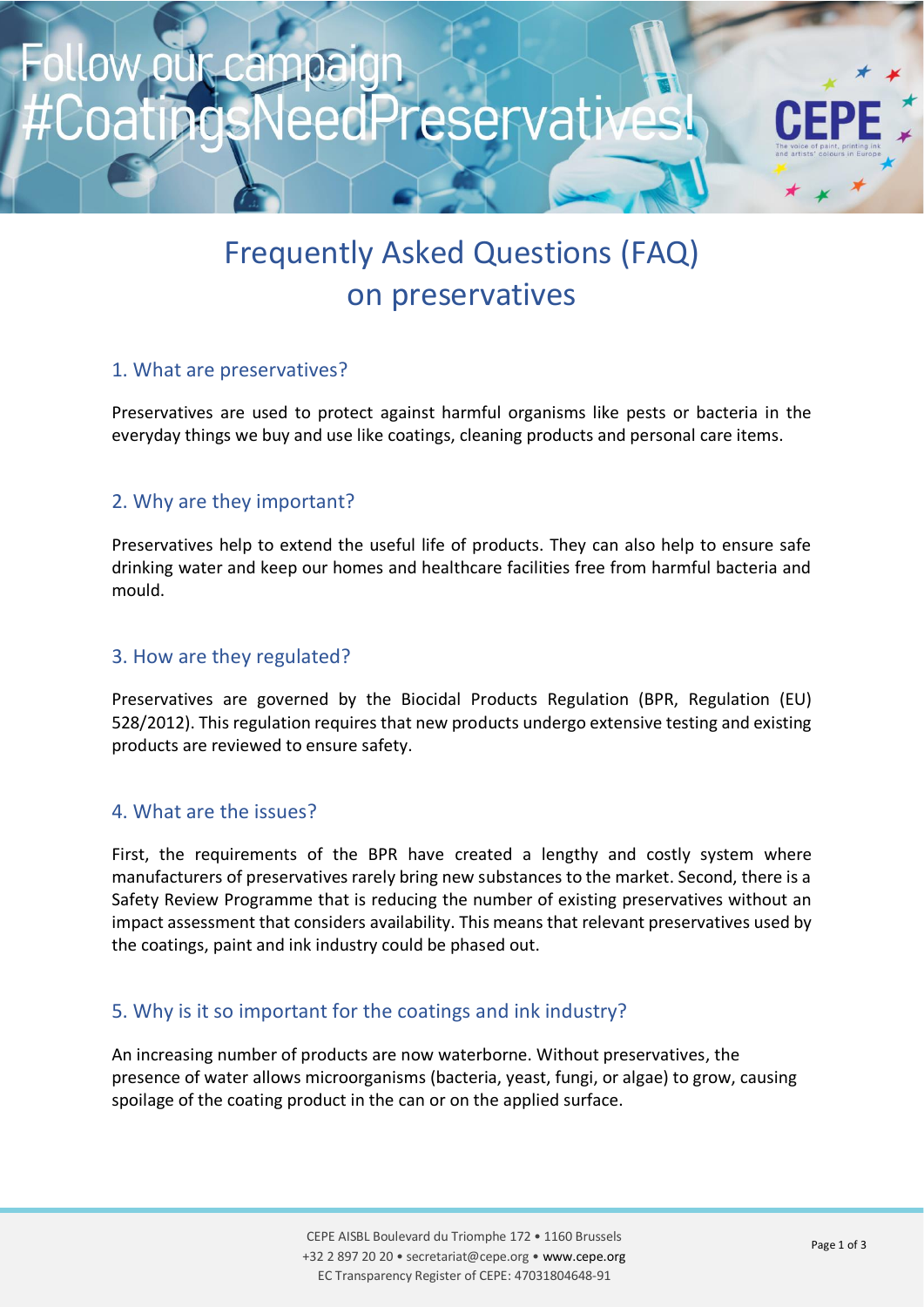### 6. Are isothiazolinones in paints and coatings dangerous?

Isothiazolinones used to preserve wet paint pose no risk of sensitisation except to persons already being sensitised to these chemicals. This risk is manageable as the name of these substances will be found on the paint can, meaning these pre-sensitised persons can manage the risk by avoiding exposure to products containing these preservatives.

Isothiazolinones used to preserve the dry film may pose a risk of sensitisation when they are not used as prescribed by the supplier. This risk is anticipated to be low and paint cans apply a warning. The low risk originates from a low concentration of the preservative in paints and infrequent paint use. If an allergic reaction occurs this effect is reversible and future exposure will/can be avoided.

## 7. Can waterborne coatings be made without preservatives?

A novel solution has been found for matt indoor coatings. These preservative-free coatings use high-pH formulations to prevent microbial growth. However, technical limitations prevent the broadening of the very limited scope of application, e.g. preservative free tinting has not been established yet.

A recent study<sup>1</sup> by the Ministry of Environment of Denmark found that 'for the near future it is obvious that in-can preservation of paints remains necessary'.

### 8. What can be done?

*Short-term suggestions:* 

> **Shift to a broader impact assessment for every substance evaluated under the BPR Safety Review Programme**

All remaining alternatives should undergo a joint impact assessment. If the impact assessment discovers no available alternatives, the continued use should be allowed.

> **Risk management measures need to be based on an overall risk assessment instead of a simple alignment with the CLH process.**

The CLH process uses intrinsic hazards, such as skin sensitizing properties, to define concentration limits and require the use of warning labels. However, this does not constitute a safety limit addressing an identified risk. In contrast, the BPR requires an evaluation based on an overall risk assessment and therefore should not be simply aligned with the hazard classification limit of the CLH. Instead, a proper risk

<sup>1</sup> [Ministry of Environment of Denmark \(2021\): Eco-friendly production of waterborne paint](https://www2.mst.dk/Udgiv/publications/2021/05/978-87-7038-302-8.pdf)